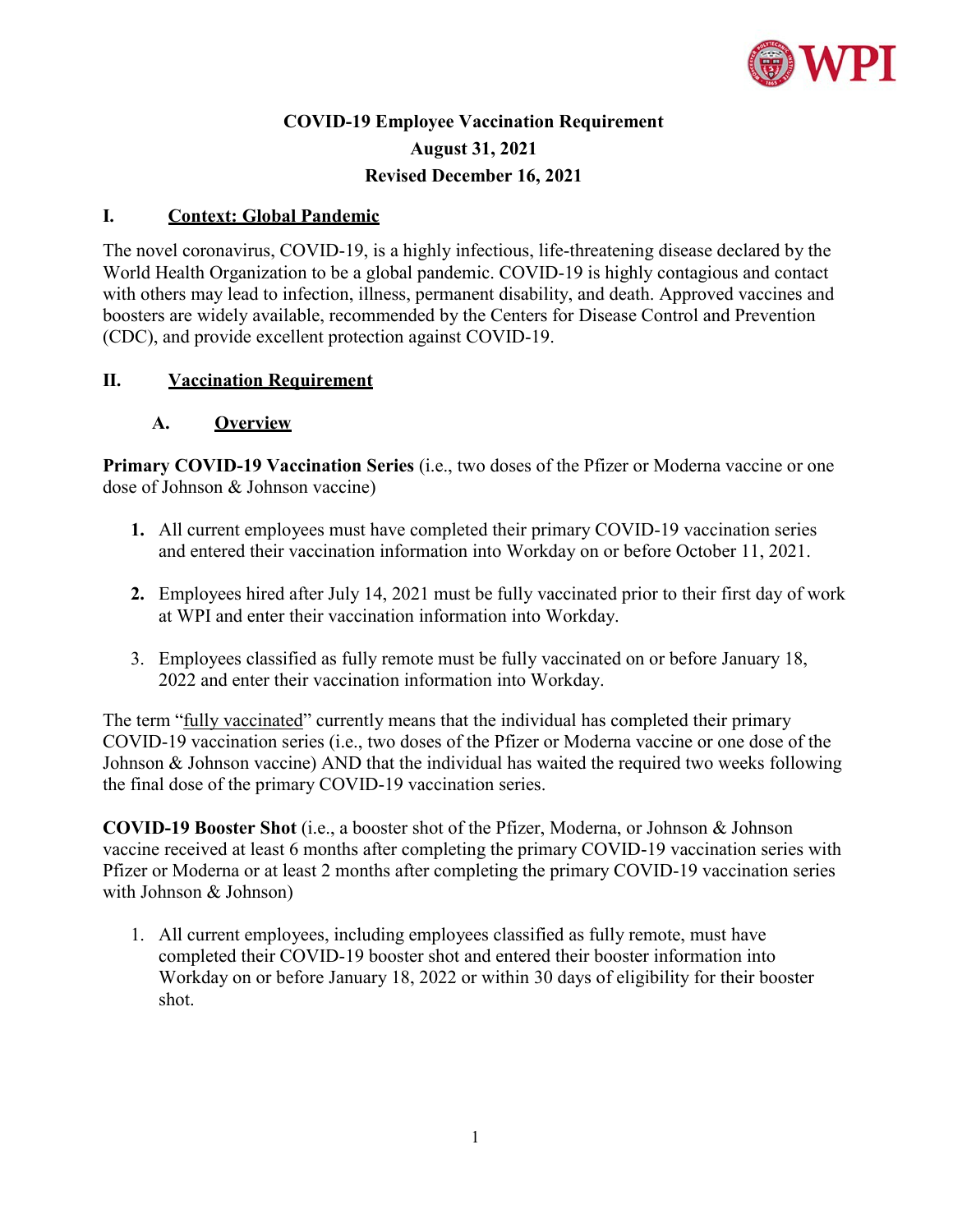

2. Employees hired after January 18, 2022 must have completed their COVID-19 booster shot and entered their information into Workday prior to their first day of work or within 30 days of eligibility for their booster shot, whichever is earlier.

WPI may issue further vaccination requirements if booster or additional COVID-19 vaccinations are recommended by the CDC or the Massachusetts Department of Public Health.

The term "employees" includes all WPI employees and all other individuals in WPI's COVID-19 testing protocol (i.e. everyone who is expected to come to campus at any time during the 2021- 2022 academic year, including employees of Chartwells and Dunkin' Donuts, research affiliates, visiting scholars, etc.).

Accommodations for both the primary COVID-19 vaccine series and the vaccine booster will be provided only for disability/medical or religious reasons as described in Section C below.

## **B. Entering COVID-19 Vaccination Information into Workday**

Employees are required to enter their COVID-19 vaccination information, including a copy of their vaccination card, into Workday following the process detailed here: [https://hub.wpi.edu/article/895/enter-covid19-vaccine-info.](https://hub.wpi.edu/article/895/enter-covid19-vaccine-info)

Current employees must upload a copy of their vaccination card no later than **January 18, 2022**; new employees hired after January 22, 2022 must upload a copy of their vaccination card no later than their first day of work at WPI.

Vaccination information in Workday, including copies of vaccination cards, will be kept confidential and will be shared only on a need-to-know basis.

COVID-19 vaccination information entered into Workday, including copies of vaccination cards, is subject to verification. Failure to provide truthful and accurate vaccination information will subject the employee to disciplinary action.

### **C. Requesting a Disability/Medical or Religious Accommodation**

Requests for a disability/medical or a religious accommodation to the vaccination requirement, including for the primary COVID-19 vaccination series and the COVID-19 booster, will be processed pursuant to WPI's policy on [employee accommodation requests.](https://www.wpi.edu/offices/talent/policies-compliance-notices/policies)

Accommodation requests must be submitted through the Division of Talent & Inclusion [by](https://www.wpi.edu/sites/default/files/2021/08/30/COVID-Vaccine-Accommodation-Form-Employees.pdf)  [completing this form.](https://www.wpi.edu/sites/default/files/2021/08/30/COVID-Vaccine-Accommodation-Form-Employees.pdf) Please note, requests for disability/medical accommodations also require medical documentation.

The Division of Talent & Inclusion will review all accommodation requests and may request additional information from the employee and/or their manager(s).